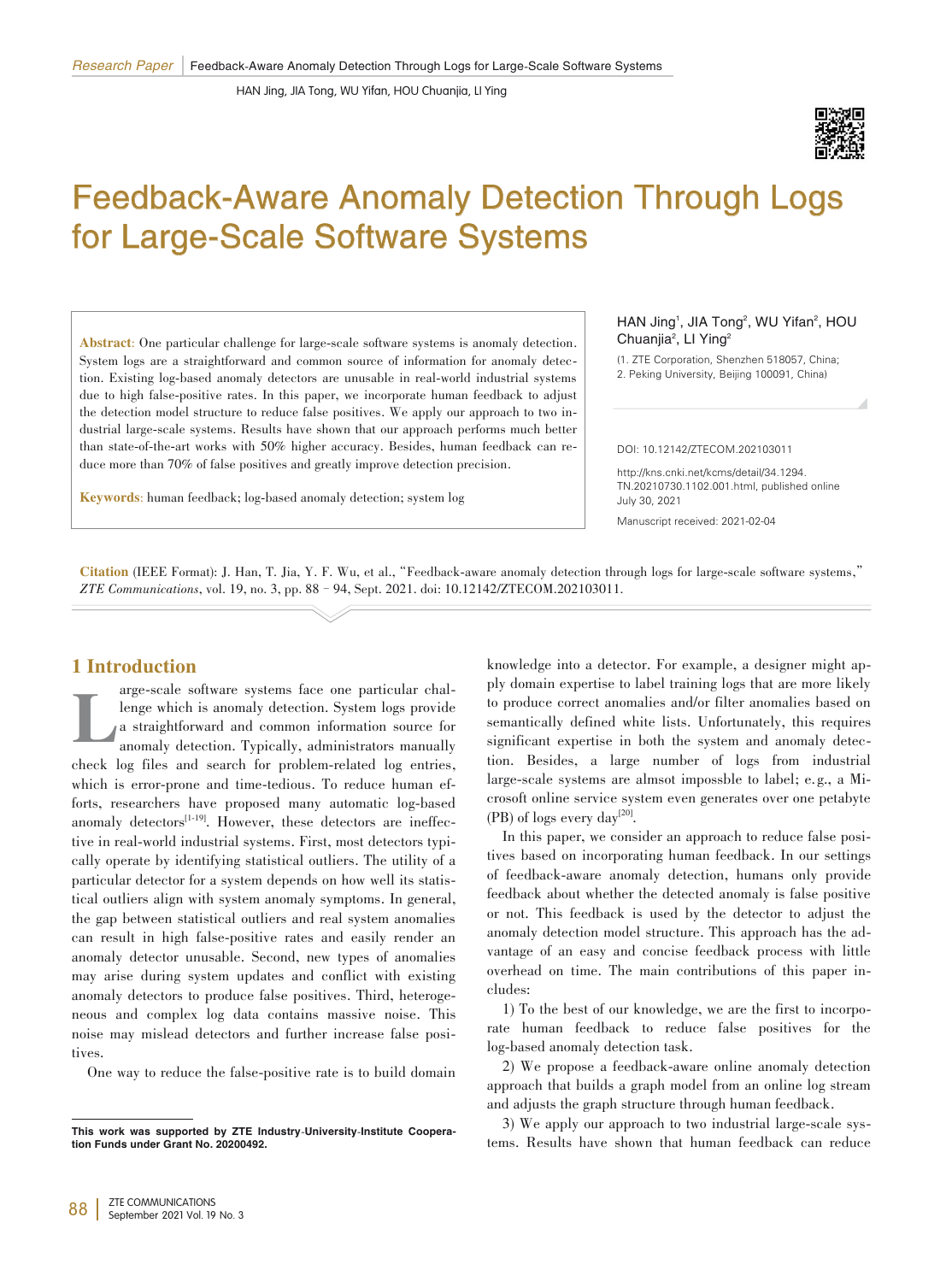most false positives and greatly improve detection precision.

The rest paper is organized as follows. Section 2 discusses the related work, Section 3 proposes the approach, Section 4 shows the experiment results, and Section 5 concludes this paper.

# 2 Related Work

## 2.1 Human‑in‑the‑Loop Anomaly Detection

In existing works, incorporating human feedback into anomaly detection has been introduced. These works leverage the idea of active learning and focus on tuning the weights and scores in machine learning models. For instance, the online mirror descent  $(OMD)$  algorithm<sup>[21]</sup> associates a convex loss function to each feedback response which rewards the anomaly score. Active anomaly discovery (AAD) algorithm<sup>[22–23]</sup> defines and solves an optimization problem based on all prior feedback, which results in new weights for the model.

### 2.2 Log‑Based Anomaly Detection

Log-based anomaly detection first parses logs into log templates based on static code analysis or clustering mechanism, and then builds anomaly detection models. These models include template frequency‐based model, graph‐based model, and deep learning‐based model. The template and deep learning‑based model. The template frequency-based model<sup>[1–4]</sup> usually counts the number of different templates in a time window and sets up a vector for each time window. Then it utilizes methods such as machine learning algorithms to distinguish outliers.

This model sacrifices the abundant information and the diagnosis ability of logs and it is not accurate and efficient. Thus it cannot provide help for problem identification and diagnosis. The graph-based model<sup>[5–17]</sup> is the current research hotspot. It extracts template sequence at first and then generates a graph-based model to compare with log sequences in the production environment to detect conflicts. This model has three advantages. First, it can diagnose problems deeply buried in log sequences, for example, performance degradation. Second, it can provide engineers with the context log messages of problems. Third, it can provide engineers with the correct log sequence and tell engineers what should have happened. The deep learning-based model<sup>[18–19]</sup> leverages long short-term memory (LSTM) to model the sequence of templates. This model takes a long time for training and inference, and thus cannot support online anomaly detection and diagnosis.

# 3 Approach

## 3.1 Overview

To solve the problems mentioned above, we design a human feedback‑aware anomaly detection approach, called LogFlash, as shown in Fig. 1. The input is an online log stream  $l$  : =  $(l_1, l_2, l_3, \ldots)$ , which is a log entry. Our approach consists of three main components, namely the online log parser, the online model learner, and the online anomaly detector. In the online log parser, multiple log templates are mined from the log stream and each log entry is replaced by its corresponding template. In this way, the log stream is transformed into a template stream  $p := (p_1, p_2, p_3, \dots)$ . This template stream then goes through online model learner and online anomaly detector concurrently. The online model learner infers and updates a graph model called time‑weighted control flow graph (TCFG) through mining the template stream. The online anomaly detector utilizes the latest TCFG model to detect anomalies in the template stream. Humans provide false positives in anomalies as feedback to the online model learner. The learner then adjusts the TCFG structure based on the feedback.

We leverage the existing online template mining algorithm<sup>[24]</sup> in the online log parser. Due to space limitations, we will only describe the TCFG model, online model learner, online anomaly detector, and human feedback loop.



▲ Figure 1. Approach overview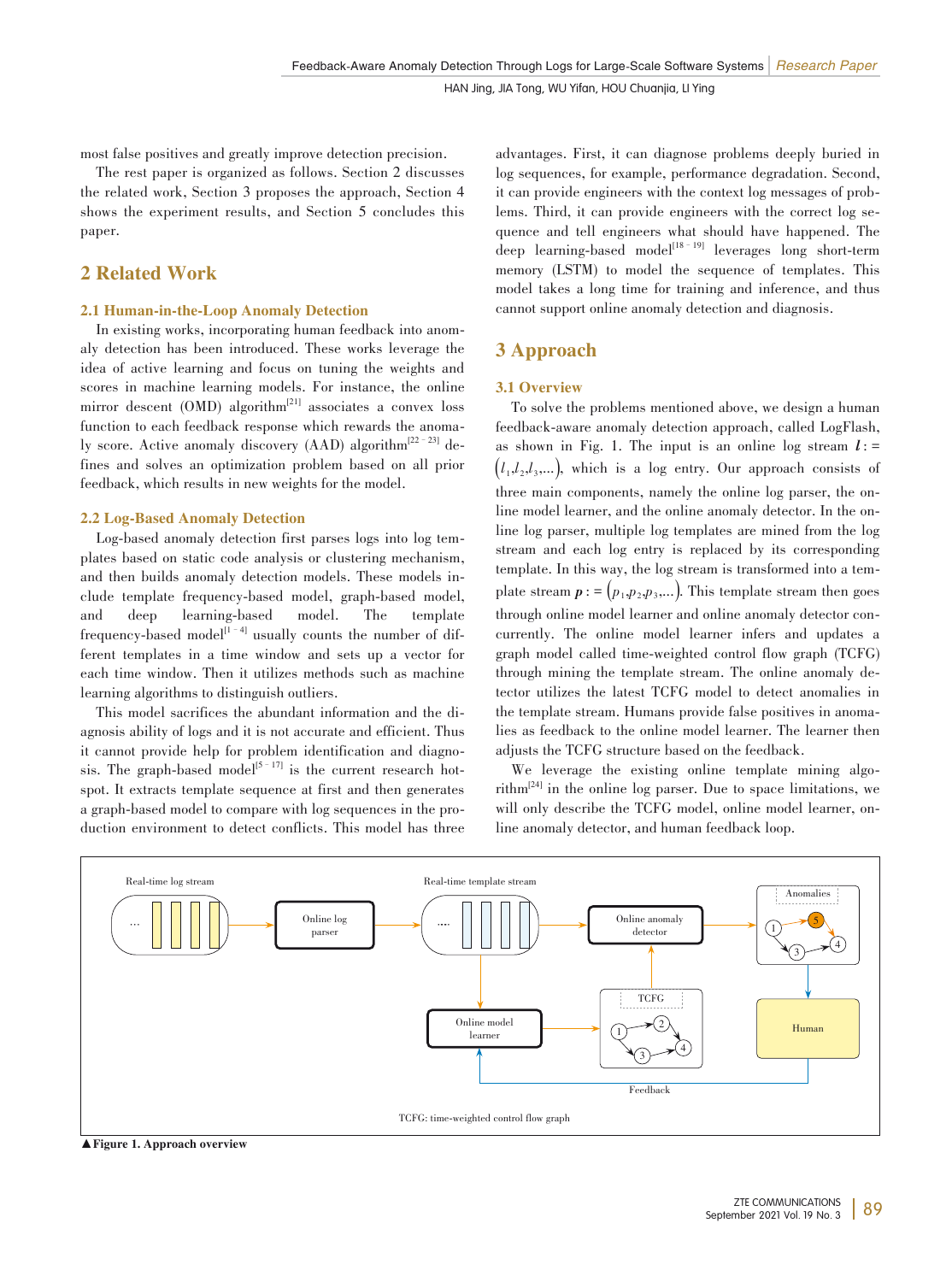HAN Jing, JIA Tong, WU Yifan, HOU Chuanjia, LI Ying

#### 3.2 Time‑Weighted Control Flow Graph

A TCFG is a directed graph consisting of edges and nodes and each edge has a time weight recording the transition time. The TCFG model stitches together various log templates and represents the healthy state of the baseline system. It is used to flag deviations from expected behaviors at runtime. A template is an abstraction of a print statement in a source code, which manifests itself in logs with different embedded parame– ter values in different executions. Represented as a set of invariant keywords and parameters (denoted by parameter placeholder \*), a template can be used for summarization of multiple log lines. The TCFG is such a graph where the nodes are templates and the edges represent the transition from one template to another. Besides, every log has a timestamp indicating its print time, and thus the difference between two log timestamps represents the program execution time between the two logs. The time weight on each edge in the TCFG records the longest normal transition time between two templates. If the execution time between two logs exceeds the time weight, it means the system is suffering from performance problems.

Fig. 2 shows an example of log templates and TCFG model. Each log has some invariant keywords and some variable parameters (shown in green), and log templates only reserve invariant keywords. Nodes in the TCFG are different log templates. Edges represent how each request flow passes between nodes, and the weight of edges indicates the transition time between two nodes.

#### 3.3 Online Model Learner

We aim to construct a TCFG model in a black-box manner with only the template stream *p*. Our key idea is to define a dynamic pairwise transition rate  $\alpha_{ii}$  which models how frequently a request flows from template  $j$  to template  $i$  and trains/updates the transition rate  $\alpha_{ii}$  overtime with template stream *p*.

We further define  $f(t_i|t_j, \alpha_{j,i})$  to be the conditional likelihood of transition between template *j* and template *i*, where  $t_i$  and  $t_i$ are the timestamps of two occurrences of template  $j$  and template *i* in *p*. We assume the conditional likelihood depends on the transition time  $(t_j, t_i)$  and the transition rate  $\alpha_{j,i}$ . To model this parametric likelihood, we first conduct a statistical analysis of the distribution of template transitions.

We collect system logs of 5 minutes from an industrial cloud system Ada. Then we record the transition time between every occurrence of two neighboring templates in the same request by calculating the difference of their timestamps. Next, we count the number of occurrences with the same transition time and plot the distribution of each template transition. Results are shown in Fig. 3. The distributions of these transitions show obvious long-tail distribution characteristics and the most transitions cost less than 0.2 norm-value of time.

Based on the above observations, the power-law likelihood is appropriate to model  $f(t_i|t_j,\alpha_{j,i})$ , that is:

$$
f(t_i|t_j,\alpha_{j,i}) = \begin{cases} \frac{\alpha_{j,i}}{\delta} \left(\frac{t_i - t_j}{\delta}\right)^{-1-\alpha_{j,i}} & \text{if } t_j + \delta < t_i \\ 0 & \text{otherwise} \end{cases}
$$
 (1)

where  $\delta$  states the minimum transition time from template  $j$  to template *i*. In Section 4, the power-law distribution proves to be generic enough to adapt anomaly detection methods to testing logs from diverse industrial systems. Then we apply network inference algorithm to train the structure of TCFG.

1) Template stream likelihood. In the template stream *p*, transitions from different templates to a certain template are independent, that is, each occurrence of template *i* can only be transmitted from the occurrence of one parent template. Then the likelihood of occurrence of template  $i$  at time  $t_i$ , giv-



▲Figure 2. Log templates and TCFG model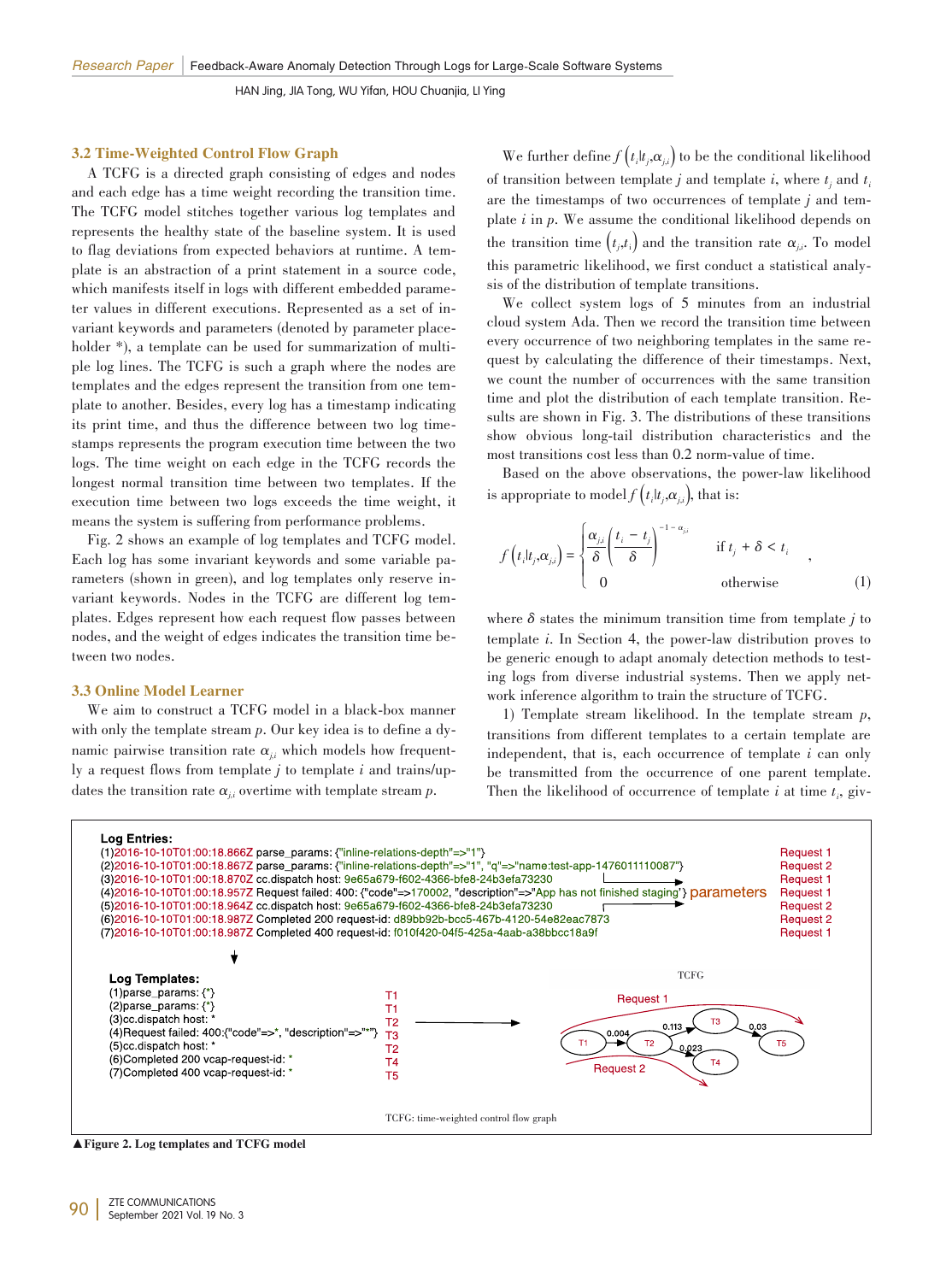

▲Figure 3. Template transition distributions of an industrial software system Ada

en a collection of previous occurred templates  $(t_1,...,t_N|t_k \leq t_i)$ , results from summing over the likelihood of the mutually disjoint transition from each previously occurred template to template *i*:

$$
f\left(t_i|t_1,\ldots,t_{N_i},A\right)=\sum_{j:t_j
$$

where  $A = \{ \alpha_{j,i} | i,j = 1,...,N, i \neq j \}$ , and  $S(t_i | t_k, \alpha_{k,i})$  is a defined survival function of transition  $j \rightarrow i$  as

$$
S(tiltk, \alphak,i) = 1 - F(tiltk, \alphak,i) , \qquad (3)
$$

where  $F(t_i|t_k,\alpha_{k,i}) = \int_{t_j}^{t_i} f(t|t_j,\alpha_{j,i})dt$  is the cumulative transition

density function computed from the transition likelihood.

To simplify the modeling process, we assume that transitions are conditionally independent, given a set of parent templates. The likelihood of all transitions in the template stream is

$$
f\left(\boldsymbol{t}^{\epsilon T}, A\right) = \prod_{t_i \leq T} f\left(t_i | t_1, \dots, t_{N t_i}, A\right),\tag{4}
$$

where  $t^{\leq T}$  denotes that the time of template stream is up to *T*. After plugging Eq. (2) into Eq. (4) and removing the condition  $k \neq j$ , the product result is independent of *j*:

$$
f\left(\boldsymbol{t}^{\leq T}, A\right) = \prod_{i: t_i \leq T} \prod_{k: t_k < t_i} S\left(t_i | t_k, \alpha_{k,i}\right) \times \sum_{j: t_j < t_i} \frac{f\left(t_i | t_j, \alpha_{j,i}\right)}{S\left(t_i | t_j, \alpha_{j,i}\right)} \quad . \tag{5}
$$

The fact that some templates are not shown in the observation window is also informative. We therefore add multiplicative survival terms to Eq.  $(5)$  and rearrange it with hazard function<sup>[25]</sup> or instantaneous transition rate of transition  $j \rightarrow i$  as  $H(t_i|t_j,\alpha_{j,i}) = f(t_i|t_j,\alpha_{j,i}) \Big/ S(t_i|t_j,\alpha_{j,i}).$  Then the likelihood of the template stream is reformulated as

$$
f(t,A) = \prod_{i:t_i \leq T} \prod_{m:t_m > T} S(Tt_i, \alpha_{i,m}) \times \prod_{k:t_k < t_i} S(t_i | t_k, \alpha_{k,i}) \left( \sum_{j:t_j < t_i} H(t_i | t_j, \alpha_{j,i}) \right). \tag{6}
$$

2) TCFG structure inference problem. Our purpose is to in‑ fer a TCFG structure that is most possible to generate the template stream *p*. Given a TCFG with constant edge transition rate *A*, the TCFG structure inference problem problem reduces to solving a maximum likelihood problem:

$$
\begin{array}{ll}\text{maximize}_{A} & \log f(t, A) \\ \text{subject to} & \alpha_{j,i} \ge 0, i, j = 1, \dots, N, i \ne j \end{array} \tag{7}
$$

where  $A = \{ \alpha_{j,i} | i,j = 1,...,N, i \neq j \}$  are the edge transitions we aim to train. The edges in TCFG are those pairs of templates with transition rates  $\alpha_{ii} \geq 0$ .

To support online model update, we generalize the inference problem to dynamic TCFG structure with edge transition rates  $A(t)$  that may change over time. To this aim, we first split the template stream  $p$  to a set of sub-streams  $c =$  $(c_1, c_2, c_3,...)$  based on the arrival of new templates. Given a time window size *w*, each time a template *i* arrives, we split out a sub‑stream in which *i* is the latest template. An example is shown in Fig. 4. At time  $t<sub>1</sub>$ , log stream in the red block is the current sub-stream. At time  $t_2$ , a new template  $T_2$  is observed and the current sub-stream becomes  ${T_3, T_4, T_3, T_2}$ . When it comes to time  $t_3$  when  $T_5$  is observed, the current sub-stream becomes  $\{T_4, T_3, T_2, T_5\}$ . In this way, at any given



▲Figure 4. A TCFG example and different types of anomalies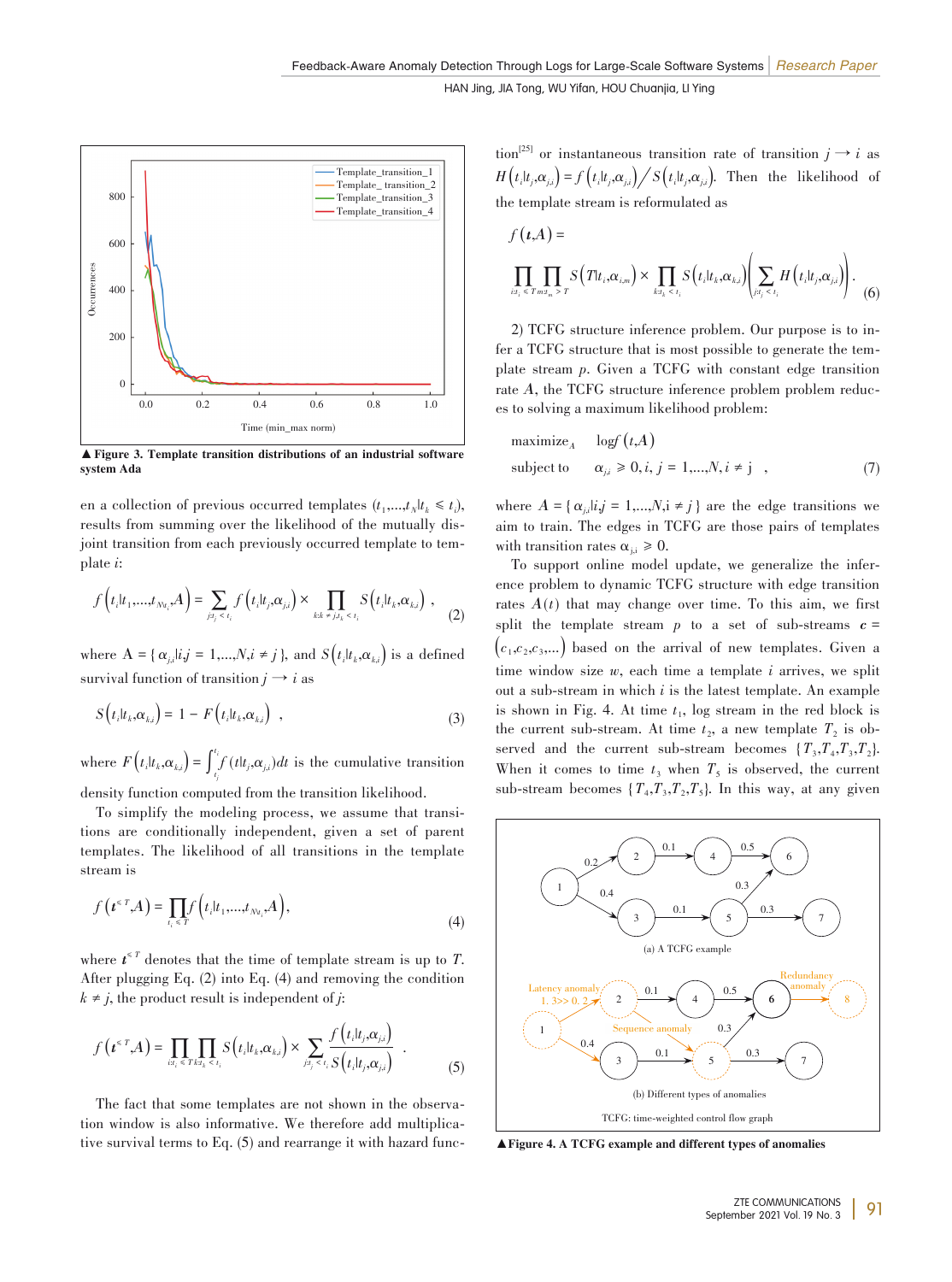time *t*, we solve the maximum likelihood problem over the set of sub‑streams:

$$
\begin{array}{ll}\text{maximize}_{\mathbf{A}(t)} & \sum_{c \in c} f(t^c, A(t))\\ \text{subject to} & \alpha_{j,i}(t) \ge 0, i, j = 1, \dots, N, i \ne j \end{array} \tag{8}
$$

where  $c \in \mathbf{c}$ . Next, we show how to efficiently solve the above optimization problem for all time points *t*.

3) Training method. The problem defined by Eq. (8) is serious for the power‑law transition model. Therefore, we aim to find optimal training solution at any given time *t*. Since in the condition of power-law model, the edge transition rates usually vary smoothly, classical stochastic gradient descent<sup>[26]</sup> can be a perfect method for our training as we can use the inferred TCFG structure from the previous time step as initialization for the inference procedure in the current time step. The training phase uses iterations of the form:

$$
\alpha_{j,i}^k(t) = \left(\alpha_{j,i}^{k-1}(t) - \gamma \nabla_{\alpha_{j,i}} L_c\left(A^{k-1}(t)\right)\right)^+, \tag{9}
$$

where *k* is the iteration number,  $\nabla_{\alpha_{j,i}} L_c(\cdot)$  is the gradient of the log-likelihood  $L_c(\cdot)$  of sub-stream c with respect to the edge transition rate  $\alpha_{j,i}$ ,  $\gamma$  is the update step size, and  $(z)^{+}$  $max(0,z)$ . The computations of log survival function, hazard function and gradient of sub-stream *c* for power-law model in Eq. (1) are given in Table 1.

Importantly, in each iteration of the training phase, we only need to compute the gradients  $\nabla_{\alpha_{j,i}} L_c(A^k)$  for edges between template *j* and template *i,* as node *j* has been observed in sub-stream *c*, and the iteration cost and convergence rate are independent of | *c*|.

#### 3.4 Online Anomaly Detector

The basic idea for anomaly detection is to compare the log stream with TCFG to find the deviation. We first define three types of deviations/anomalies, namely sequence anomaly, redundancy anomaly, and latency anomaly. A sequence anomaly is raised when the log that follows the occurrence of a parent node cannot be mapped to any of its children. A redundancy

| ▼Table 1. Computations of transition likelihood for power-law model |  |
|---------------------------------------------------------------------|--|
|---------------------------------------------------------------------|--|

| <b>Computation Entity</b>                                                | <b>Computation Method</b>                                                                                                              |
|--------------------------------------------------------------------------|----------------------------------------------------------------------------------------------------------------------------------------|
| Log survival<br>function:<br>$\log S(t_i t_k,\alpha_{k,i})$              | $-\alpha_{j,i} \log\left(\frac{t_i - t_j}{s}\right)$                                                                                   |
| Hazard function:<br>$H(t_i t_i,\alpha_{i,i})$                            | $\alpha_{j,i} \cdot \frac{1}{t_i - t_i}$                                                                                               |
| Gradient for unobserved ones in c:<br>$\nabla_{\alpha} L_c(A)$           | $\log\left(\frac{T-t_j^c}{s}\right)$                                                                                                   |
| Gradient for observed ones in c:<br>$\nabla_{\alpha_{\cdot\cdot}}L_c(A)$ | $\log\left(\frac{t_i^c-t_j^c}{\delta}\right) = \frac{(t_i^c-t_j^c)^{-1}}{\sum_{k:t_i^c \leq t_i^c} \alpha_{k,i} (t_i^c - t_k^c)^{-1}}$ |

anomaly is raised when unexpected logs that cannot be mapped to any node in the TCFG occur. A latency anomaly is raised when the child of a parent node is seen but the transition time exceeds the time weight recorded on the edge. Fig. 4 shows an example of different types of anomalies. Fig. 4(a) is an example of TCFG with 7 nodes. As shown in Fig. 4(b), suppose the transition time between Node 1 and Node 2 exceeds the time weight 0.2, they suffer from a latency anomaly. Node 5 appears after Node 2 unexpectedly and suffers from a se‑ quence anomaly. Node 8 appears after Node 6 while Node 8 is a new template that has not been recorded in the TCFG, and thus a redundancy anomaly occurs.

#### 3.5 Human Feedback Handling

As mentioned before, users report false positives in anomalies through detection results webpage as human feedback. The online model learner receives the feedback and adjust the TCFG based on the feedback. For different types of anomalies, the online model learner takes different operations. These operations are shown in Algorithm 1.

| Algorithm 1. Human Feedback Handling Algorithm |  |  |  |
|------------------------------------------------|--|--|--|
|------------------------------------------------|--|--|--|

Input: Human feedback Anomaly.

- **Definition: TCFG** denotes the current TCFG model<br>1. **if Anomaly**. type = "Sequence"
- 1. **if Anomaly.** type = "Sequence"<br>2. **then TCFG**. addEdge (**Ano**
- then TCFG. addEdge (Anomaly. parentNode, Anomaly. childNode)
- 3. **if Anomaly.**  $type = "Redundancy"$ <br>4. **then TCFG.** addNode (**Anoma**
- 4. **then TCFG**. addNode (**Anomaly**. redundantNode)<br>5. **if Anomaly**. type = "Latency"
- if Anomaly.  $type = "Latency"$
- 6. **then TCFG**. setTimeWeight (**Anomaly**. parentNode, Anomaly. childNode, Anomaly. transitionTime)

• Sequence anomaly. A sequence anomaly is raised when the log that follows the occurrence of a parent node cannot be mapped to any of its children. If a sequence anomaly is a false positive, it means the log that follows the occurrence of the parent node should be its child. In other words, the transition between the parent and the child has not been correctly learned. For instance, in Fig. 4(b) Node 5 appears after Node 2 unexpectedly and suffers from a sequence anomaly. If it is a false positive, it means there should be a transition edge from Node 2 to Node 5. Therefore, the online model learner takes the operation to add a transition edge from the parent and the child in TCFG.

• Redundancy anomaly. A redundancy anomaly is raised when unexpected logs occur that cannot be mapped to any node in TCFG. If a redundancy anomaly is a false positive, it means the template of the unexpected log should be in TCFG. For instance, in Fig. 4(b) Node 8 appears unexpectedly and raises a redundancy anomaly. If it is a false positive, it means Node 8 should be in the path. Therefore, online model learners take the operation to add the template of the unexpected log to TCFG.

• Latency anomaly. The time weight on each edge in the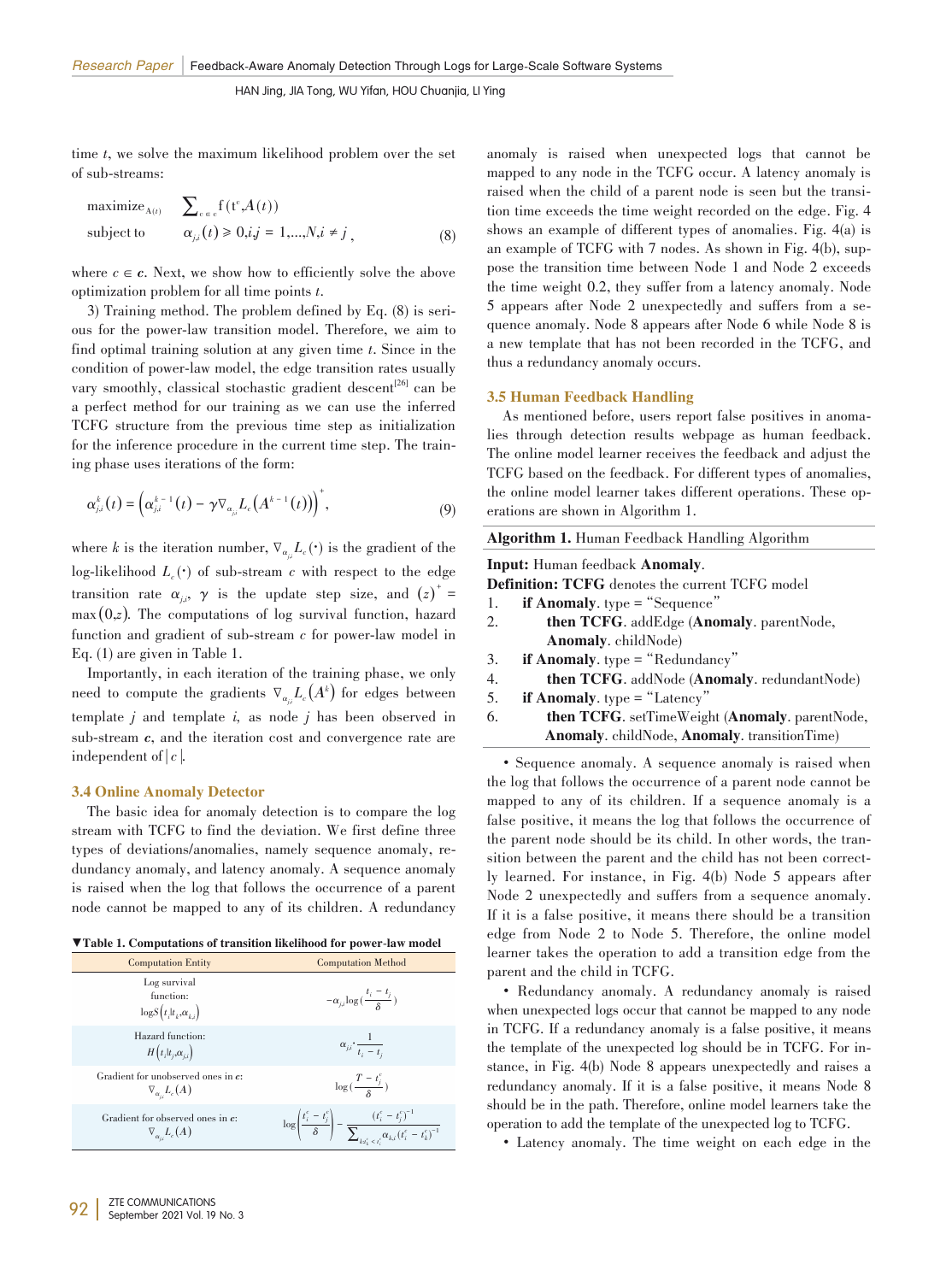TCFG records the longest normal transition time between two nodes. An intuitive way to determine time weight is to update the time weight once it meets a longer transition time in the log stream. However, it is hard to determine whether the longer transition time is a real latency anomaly or normal latency fluctuation. Therefore, we rely on human feedback to update the time weight. If a latency anomaly is a false positive, it means the time weight is too small and should be updated. Therefore the online model learner updates the time weight once it receives feedback of latency anomaly. For instance, in Fig. 4(b) the transition time between Node 1 and Node 2 exceeds the time weight 0.2, and then they suffer a latency anomaly. If it is a false positive, it means the transition time 1.3 is normal. Therefore, the online model learner takes the operation to update the time weight from 0.2 to 1.3.

# 4 Experiment and Evaluation

#### 4.1 Experiment Setup

We test our approach on three industrial large-scale systems called Ada, Bob, and Dockerd. Ada is an online image identification and analytics system that serves thousands of users. Bob is a software distribution system for 5G stations and chipboards. It distributes upgrade or bug fixing patches to thousands of 5G chipboards. We collect system logs of two days from Ada and Bob and use logs for training. Dockerd is a component of a Platform as a Service (PaaS) platform which contains 10 components and 957 nodes producing more than 8.1 million system logs per day. We collect logs of 20 days with a size of 52.94 G to verify the effectiveness of our approach.

We choose the state-of-the-art log-based anomaly detection DeepLog<sup>[18]</sup> and LogSed<sup>[6]</sup> as baselines. DeepLog leverages LSTM to model template sequences and detect anomalies through computing the distance between observed templates and predicted templates. LogSed first proposes TCFG model and infers the TCFG model based on frequent sequence mining.

We use typical Recall and Precision as our evaluation metrics, which are defined as follows:

$$
Precision = \frac{TP}{TP + FP},\tag{10}
$$

$$
Recall = \frac{TP}{TP + FN} \tag{11}
$$

where TP, FP, TN, FN are referred to as true positive, false positive, true negative, and false negative.

## 4.2 Evaluation Results

Logs in real-world industrial systems are much more complex and heterogeneous than lab systems, and it is very hard for today's anomaly detectors to produce satisfying results. Table 2 shows the evaluation results of Ada. Both LogSed and DeepLog show poor precision which means they produce lots of false positives. Our approach outputs 74 anomalies in which 31 anomalies are true positives leading to a precision of 0.42 without human feedback (statistics in parentheses). After we incorporate human feedback, our approach produces 36 anomalies. We also record the times of human feedback during training. Experts labeled 28 false positives as feedback to guide the system and the labeling task only costs about 5 minutes.

Bob is even more complex than Ada. Each 5G station and chipboard are in different environments with different network status, load status, etc. Logs of many processes such as network test, heartbeat, software download, reconnect, software security and consistency check are interleaved together. It is almost impossible for existing detectors to learn a usable model from such noisy system logs. As shown in Table 3, LogSed and DeepLog show a precision of 0.04 and 0.09 separately. Our approach detects 137 anomalies without human feedback in which 10 anomalies are true positives. After incorporating human feedback, the number of detected anomalies reduces to 13 leading to 0.77 precision. During training, experts label 52 false positives as feedback in total that costs about 15 minutes.

As evaluating the performance of the framework on Dockerd logs, our approach detects 1 515 sequence anomalies without human feedback, of which less than 160 are true positives. After dropping duplicates and incorporating human feedback, the accuracy rate increases to 0.82. In summary, our approach achieves much better precision than baseline works. Incorporating human feedback effectively reduces false positives and significantly improves model performance. Besides, the feedback process is very easy for experts and saves a lot of time.

# 5 Conclusions and Future Work

In this paper, we propose a feedback-aware anomaly detection approach. It builds a TCFG model to describe normal system status and incorporates human feedback to adjust the graph structure to reduce false positives. Experiment results on two industrial large‑scale systems show that our approach enjoys much better precision than baselines. Besides, human feedback can significantly reduce false positives and improve model performance.

| ▼Table 2. Evaluation results of Ada |  |
|-------------------------------------|--|
|                                     |  |

| Approaches      | $Precision/\%$ | $Recall\%$ | #Human Feedback |
|-----------------|----------------|------------|-----------------|
| $LogSed^{[18]}$ | 0.34           | 1.00       |                 |
| $DeepLog^{[6]}$ | 0.45           | 1.00       |                 |
| Our approach    | 0.86(0.42)     | 1.00       | 28              |

| ▼Table 3. Evaluation results of Bob |                |            |                 |
|-------------------------------------|----------------|------------|-----------------|
| Approaches                          | $Precision/\%$ | $Recall\%$ | #Human Feedback |
| LogSeq <sup>[18]</sup>              | 0.04           | 0.89       |                 |
| $DeepLog^{[6]}$                     | 0.09           | 0.99       |                 |
| Our approach                        | 0.77(0.07)     | 0.96       | 52              |